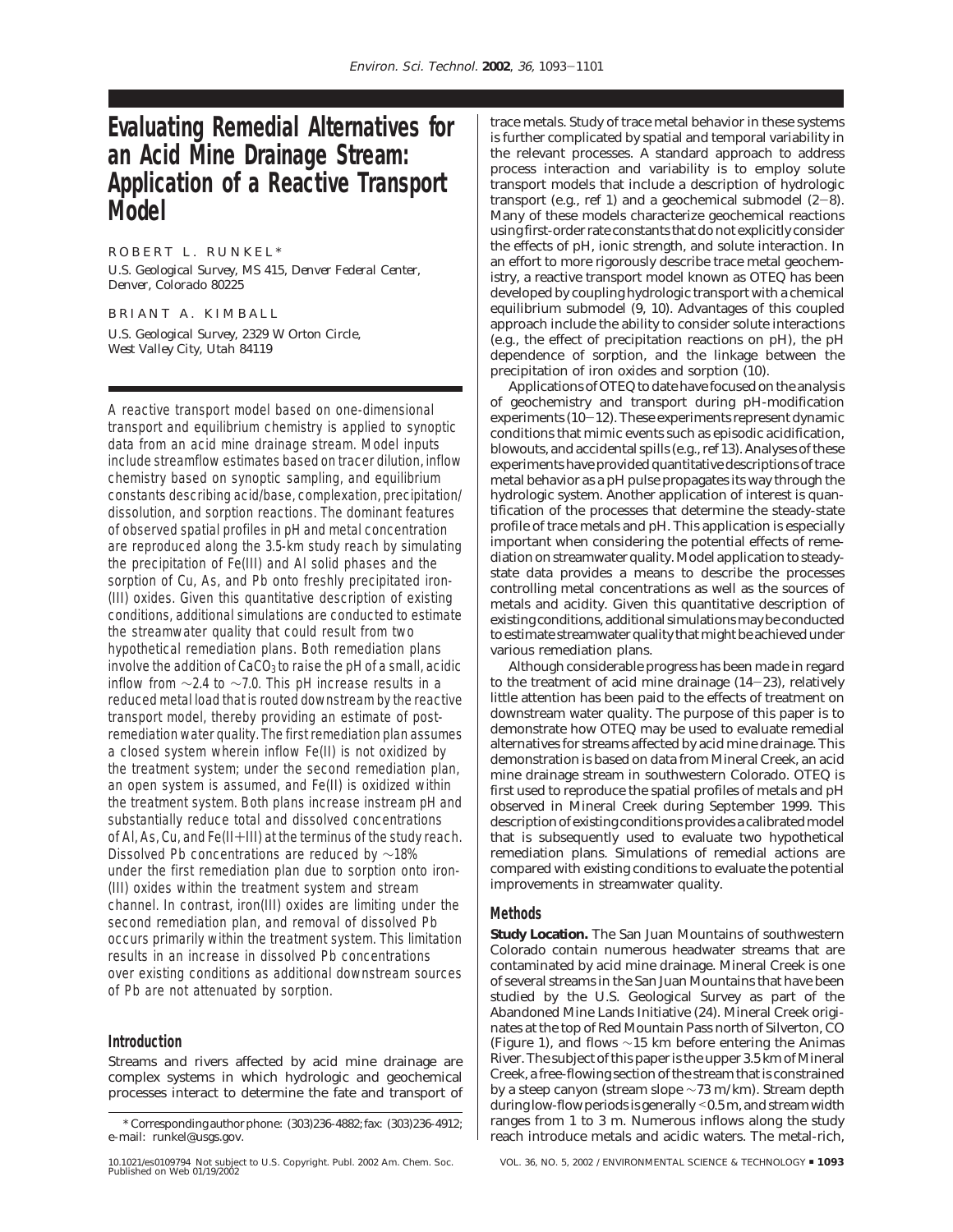

**FIGURE 1. Map of Mineral Creek including instream (circles) and inflow sampling (arrows and triangles) locations.**

acidic inflows drain alteration zones of the Silverton Volcanics, which are porphyritic andesitic flows, containing <sup>15</sup>-25% phenocrysts of plagioclase and augite. In the study area, there is local alteration to a quartz-sericite-pyrite assemblage, which contains complete replacement of plagioclase and potassium feldspar by fine-grained quartz, illite (sericite), and 10-20% finely disseminated and fracture-filling pyrite (D. Bove, U.S. Geological Survey, written communication). Inflows consist of both mine drainage and natural sources draining mineralized areas. Elevated concentrations of iron, aluminum, copper, and zinc are observed, and pH ranges from 2.5 to 6.0 throughout the study reach. Under these conditions, precipitated hydrous iron oxides coat the streambed, and the stream is virtually devoid of typical montane aquatic life.

**Tracer Injection and Synoptic Sampling.** Quantification of metal sources and constituent loads requires estimates of both streamflow and solute concentration. An approach used in acid mine drainage streams is to combine the tracerdilution method with synoptic sampling (*4*, *25*, *26*). The tracerdilution method provides estimates of streamflow (*27*), and synoptic sampling provides a description of instream and inflow chemistry. On September 16, 1999, a continuous

injection of a ∼0.7 M LiBr solution was initiated at the upstream end of the study reach (0 m, Figure 1). Synoptic samples were collected at 38 stream sites and 26 inflow locations (Figure 1) on the following day after instream Br concentrations had reached a steady-state plateau. Sampled inflows ranged from small trickles of water off rock faces to well-defined tributaries such as Big Horn Gulch. Photographs of several sampling locations are available (http://co. water.usgs.gov/toxics).

Samples were collected in 1.8-L HPDE bottles and transported to a central processing area in black plastic bags to avoid exposure to direct sunlight. Upon arrival at the processing area, 125-mL aliquots were prepared for cation and anion analyses. On-site processing included filtration, pH measurement, and preservation of samples for iron speciation. Filtration was completed using tangential flow units equipped with 10 000-Da molecular mass membranes. Aliquots for iron speciation were placed in amber bottles and preserved with concentrated HCl to fix the Fe(II)/Fe(III) ratio in filtered samples (*28*). Aliquots for cation analysis were acidified to  $pH < 2.0$  with ultrapure HNO<sub>3</sub>. Total recoverable and dissolved cation concentrations were determined from unfiltered and filtered samples, respectively,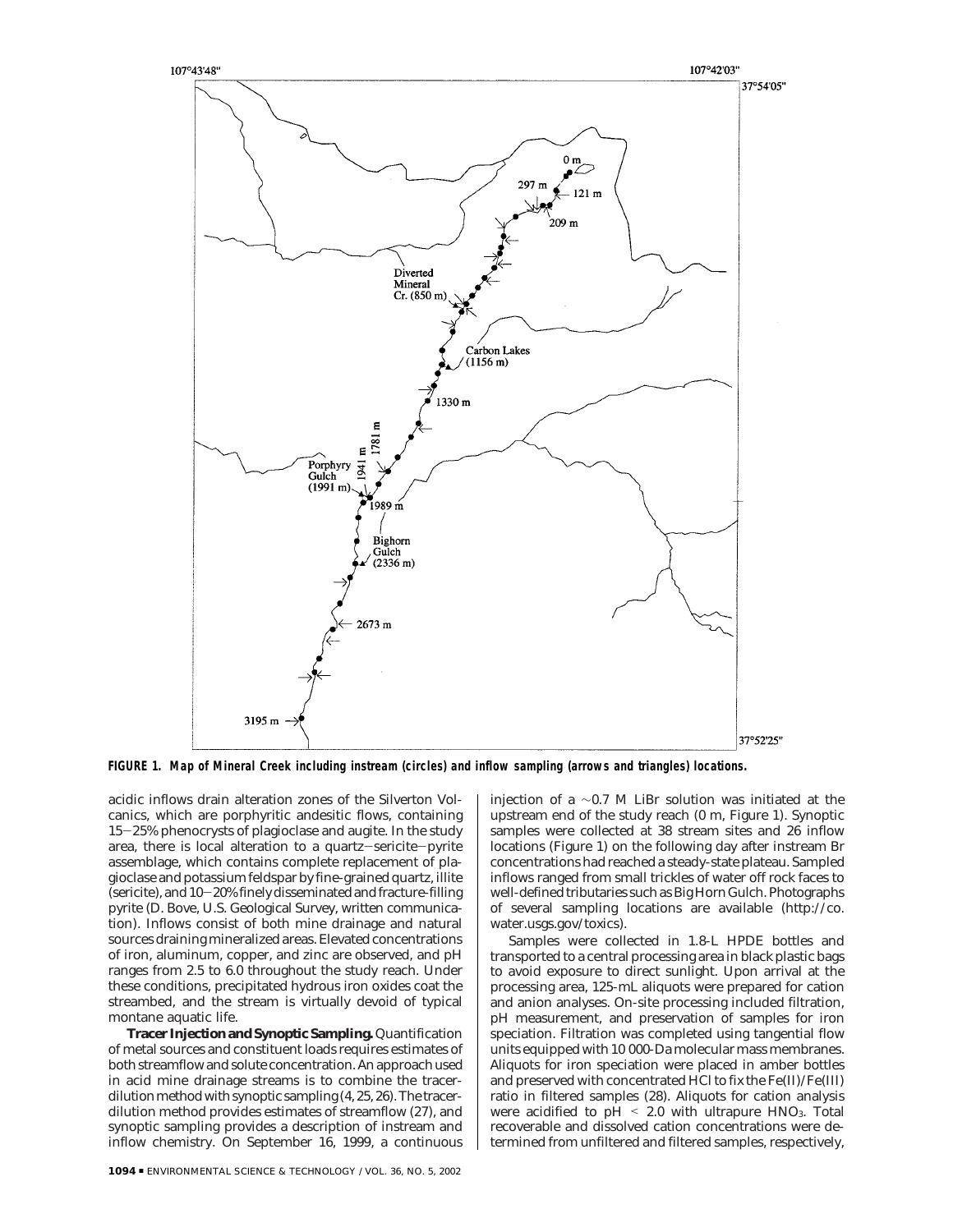### **TABLE 1. Model Reaches Including Streamflow, Inflow Locations, and Fe(II) Percentages**

|                           | streamflow (L/s) |                       |                                          |            |
|---------------------------|------------------|-----------------------|------------------------------------------|------------|
| reach and<br>distance (m) | top of<br>reach  | w/i reach<br>increase | locations of observed<br>inflows $(m)^a$ | Fe(II) $%$ |
| $1: 0 - 120$              | 1.70             | 0.15                  | none                                     | 90         |
| $2: 120 - 176$            | 1.85             | 0.07                  | 121                                      | 90         |
| $3: 176 - 226$            | 1.93             | 4.22                  | 209                                      | 60         |
| $4:226 - 376$             | 6.15             | 0.71                  | 297, 307                                 | 60         |
| $5:376 - 432$             | 6.86             | 13.78                 | 410                                      | 60         |
| $6: 432 - 656$            | 20.63            | 1.33                  | 435, 518, 563                            | 70         |
| $7: -656 - 826$           | 21.96            | 2.41                  | 662                                      | 70         |
| $8:826 - 888$             | 24.38            | 68.82                 | 827, 836, 850-diverted mineral           | 78         |
| $9:888 - 1151$            | 93.2             | $\Omega$              | 940                                      | 78         |
| $10: 1151 - 1194$         | 93.2             | 14.19                 | 1156-carbon lakes                        | 78         |
| $11: 1194 - 1244$         | 107.39           | 0.37                  | none (1156)                              | 78         |
| 12: 1244-1330             | 107.75           | 1.19                  | 1254                                     | 78         |
| $13: 1330 - 1530$         | 108.94           | 1.99                  | 1472                                     | 78         |
| $14: 1530 - 1831$         | 110.93           | 2.99                  | 1781                                     | 78         |
| $15: 1831 - 1989$         | 113.92           | 1.57                  | 1941                                     | 78         |
| $16: 1989 - 2041$         | 115.48           | 56.68                 | 1991-Porphyry Gulch                      | 72         |
| $17:2041 - 2331$          | 172.16           | $\Omega$              | none                                     | 72         |
| $18: 2331 - 2396$         | 172.16           | 34.71                 | 2336-Big Horn Gulch (2673)               | 72         |
| $19:2396 - 2980$          | 206.87           | 12.15                 | 2406, 2673, 2840                         | 72         |
| 20: 2980-3193             | 219.02           | 21.21                 | 3085, 3086                               | 72         |
| $21: 3193 - 3428$         | 240.24           | 10.11                 | 3195                                     | 72         |
| $22: 3428 - 3528$         | 250.34           | 0                     | none                                     | 72         |

a Inflow used to represent reach inflow chemistry shown in boldface; inflow used to represent reach inflow chemistry during precalibration is shown in italics where different from calibration inflow. Inflow used in calibration is shown in parentheses if it is not within reach boundaries. Reach 1 inflow chemistry set equal to upstream boundary condition.

using inductively coupled argon plasma-atomic emission spectrometry. Dissolved anion concentrations including the Br tracer were determined from filtered, unacidified samples by ion chromatography. Fe(II) and total dissolved iron were determined colorimetrically (*29*). Alkalinity was determined from filtered, unacidified samples.

Estimates of streamflow at 31 stream sites were determined from Br dilution (*27*). Estimation of streamflow at the remaining stream sites was precluded due to an observed increase in Br concentration from 1330 to 1989 m (all distances used herein refer to the distance downstream from the injection site, in meters); a linear increase in flow was therefore assumed from 1330 to 1989 m.

**Reactive Transport Modeling.**The theoretical framework and governing equations underlying the OTEQ solute transport model are described in detail by Runkel et al. (*9*, *10*). In short, OTEQ is formed by coupling the OTIS solute transport model (*7*) with a chemical equilibrium submodel. The equilibrium submodel is based on MINTEQ (*30*), a model that calculates the distribution of chemical species that exist within a batch reactor at equilibrium. The coupled model considers a variety of processes including advection, dispersion, transient storage, transport and deposition of waterborne solid phases, acid/base reactions, complexation, precipitation/dissolution, and sorption.

Governing equations are formulated in terms of chemical components, where the total component concentration is the sum of all dissolved, precipitated, and sorbed species. In general, precipitated and sorbed species may reside within the water column or on the streambed. For Mineral Creek, mass balance analyses indicate that total recoverable metal concentrations behave in a conservative manner; i.e., any settling of colloidal material is balanced by resuspension. Settling velocities are therefore set to zero so that precipitated and sorbed species remain in the water column and are subject to downstream transport. Total component concentrations are partitioned between dissolved, precipitated, and sorbed phases based on equilibrium submodel calculations for each stream segment.

One set of governing equations is specified for each chemical component. Components used in the Mineral Creek application include Al, Ca, Cd, Cu,  $CO<sub>3</sub>$  (total inorganic carbon), Fe(II), Fe(III),  $H_3AsO_4$  (for As(V)), Mg, Mn, Ni, Pb, SO4, TOTH (total excess hydrogen), and Zn. Precipitation reactions for Al and Fe(III) are defined using microcrystaline gibbsite (Al(OH)<sub>3</sub>, log  $k = -8.77$ ) and ferrihydrite (Fe(OH)<sub>3</sub>) as the solid phases. Sorption of As, Ca, Cd, Cu, Ni, Pb, SO4, TOTH, and Zn to freshly precipitated iron oxides is modeled using a surface complexation approach and the database of Dzombak and Morel (*10*, *30*, *31*). The mass of sorbent within each stream segment is based on the amount of precipitated Fe(III) within the water column, as determined by the equilibrium submodel. Precipitated Fe(III) on the streambed is assumed to be saturated with respect to sorbed species and is therefore not a sink in the steady-state analysis presented herein. Sorption to aluminum oxides is not considered as water-borne aluminum oxides were not present in portions of the study reach in which sorption is evident (Figure 2 f,k,l). Transfer of mass between Fe(II) and Fe(III) due to microbial oxidation and photoreduction (*32*, *33*) is modeled by specifying the percentage of total dissolved iron (Fe(II) + dissolved Fe(III)) that is Fe(II). This approach is similar to that of Runkel et al. (*12*), except that the percentage is based on total dissolved rather than total recoverable iron concentrations.

Unless noted otherwise, equilibrium constants for acid/ base, complexation, precipitation, and sorption reactions are set using default values from the equilibrium submodel (*30*, *31*). Sorption parameters (i.e., specific surface area, sorbent molecular weight, low affinity site density) are set using the best estimates of Dzombak and Morel (*31*). The high affinity site density is set equal to the upper value reported by Dzombak and Morel (*31*), reflecting the high sorptive capacity of freshly precipitated iron oxides (*10*). Equilibrium constants and activity coefficients are adjusted for the effects of temperature  $(9 \degree C)$  and ionic strength (0.003 M) within the equilibrium submodel.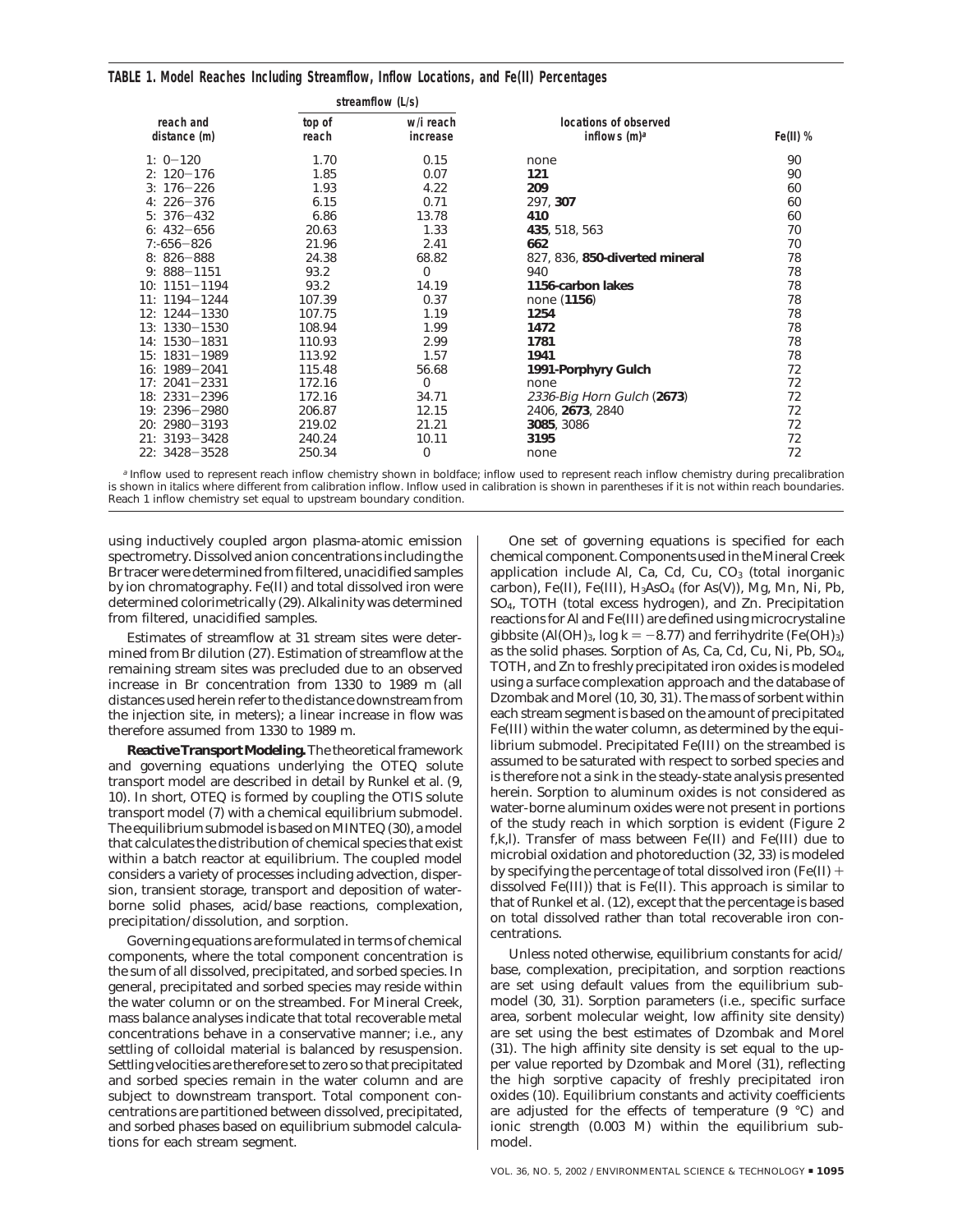



**FIGURE 2. Total recoverable inflow concentrations (symbols), model inflow concentrations (solid line), and precalibration model inflow concentrations (dotted line) for pH, Fe(II**+**III), Al, Cu, As, and Pb (panels a**-**c and g**-**i, respectively). Precalibration inflow concentrations are shown only where they differ from model inflow concentrations. Total recoverable (squares), dissolved (diamonds), simulated total recoverable (solid line), simulated dissolved (dashed line), and precalibration dissolved (dotted line) concentrations for instream pH, Fe(II**+**III), Al, Cu, As, and Pb (panels d**-**f and j**-**l, respectively).**

**Existing Conditions.** The first step in the analysis of remediation involves characterization of the hydrologic and geochemical processes that influence existing conditions. Successful modeling of existing conditions requires estimates of streamflow, hydrologic parameters, and chemical data

that describe metal loading along the study reach. The 3.5 km study reach was first divided into 22 reaches based on changes in streamflow and water chemistry (Table 1). Streamflow and other hydrologic parameters (velocity, dispersion, transient storage) for each reach were determined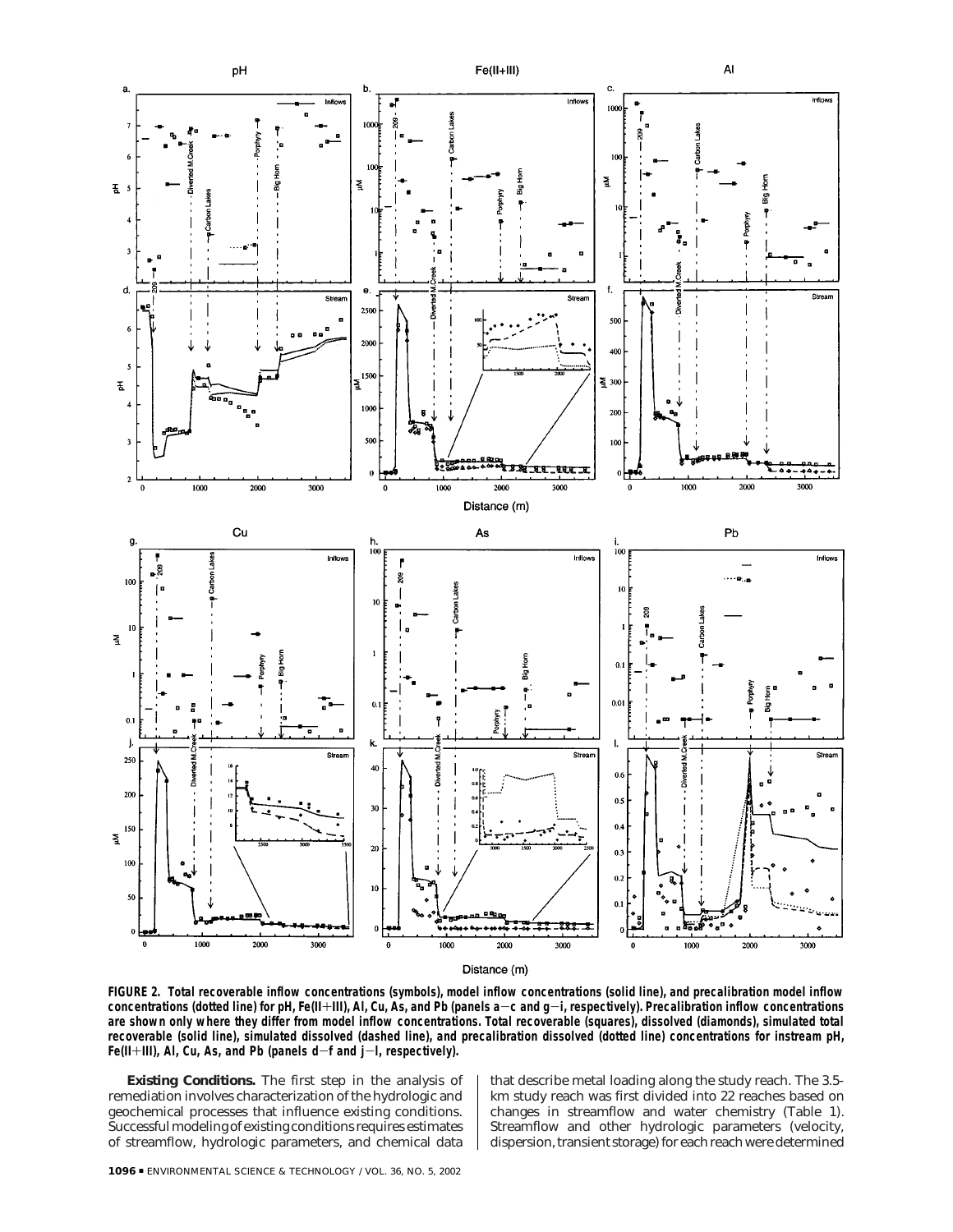### **TABLE 2. Inflow Chemistry at 209 m**

|                                                                                                                                                 |                                                                                                   | remediation plan 1                                                                                           |                                                                                                         | remediation plan 2                                                                                              |                                                                                                         |
|-------------------------------------------------------------------------------------------------------------------------------------------------|---------------------------------------------------------------------------------------------------|--------------------------------------------------------------------------------------------------------------|---------------------------------------------------------------------------------------------------------|-----------------------------------------------------------------------------------------------------------------|---------------------------------------------------------------------------------------------------------|
| component                                                                                                                                       | existing<br>conditions<br>$(\mu M)$                                                               | dissolved<br>concn<br>$(\mu M)$                                                                              | %<br>decrease<br>[increase]                                                                             | dissolved<br>concn<br>$(\mu M)$                                                                                 | %<br>decrease<br><i>lincreasel</i>                                                                      |
| $pH^a$<br>AI<br>As<br>Cd<br>Cu<br>Fe(II)<br>Fe(III)<br>Ni<br>Pb<br>SO <sub>4</sub><br>Zn<br>Cа<br>CO <sub>3</sub><br>CaCO <sub>3</sub><br>added | 2.43<br>823<br>61.4<br>1.89<br>364<br>1834<br>1908<br>0.83<br>0.98<br>9899<br>841<br>1599<br>8.21 | 7.03<br>1.18<br>0.01<br>1.88<br>107<br>1834<br>0.05<br>0.83<br>0.2<br>9865<br>809<br>14100<br>12508<br>12500 | 99.86<br>99.98<br>0.58<br>70.54<br>0.00<br>100.00<br>0.19<br>79.11<br>0.34<br>3.75<br>[782]<br>[152176] | 7.03<br>1.18<br>< 0.01<br>1.83<br>8.54<br>0.00<br>0.05<br>0.77<br>0.01<br>9759<br>681<br>11320<br>72.55<br>9721 | 99.86<br>99.99<br>3.12<br>97.65<br>100.00<br>100.00<br>6.43<br>99.29<br>1.41<br>19.03<br>[608]<br>[783] |
|                                                                                                                                                 | <sup>a</sup> In standard units.                                                                   |                                                                                                              |                                                                                                         |                                                                                                                 |                                                                                                         |

based on Br tracer data. Steady-state analyses under the assumption of chemical equilibrium are generally insensitive to the hydrologic parameters, such that specific parameter values are not reported here. Most reaches include one or more observed inflows that were used to set component inflow concentrations. When more than one inflow was available for a given reach, the largest observed inflow was generally used (Table 1). The upstream boundary condition was set using component concentrations of the sample collected at 0 m. Percentages of Fe(II) used to model photoreduction and oxidation were set for each reach based on observed data (Table 1).

Component concentrations at the upstream boundary and within the inflows were set equal to total recoverable concentrations for most components. Two exceptions are TOTH and CO<sub>3</sub>, components that were assigned concentrations based on stand-alone MINTEQ computations. In these computations, pH and alkalinity were fixed at observed values, and TOTH and CO<sub>3</sub> were determined from the speciated output. For samples without alkalinity,  $CO<sub>3</sub>$  concentrations were based on equilibrium with atmospheric  $CO<sub>2</sub>$ .

Assignment of inflow chemistry based on the observed inflows and the use of default equilibrium constants results in a generic description of the study reach that has not been calibrated to match observed stream data. This description, known here as "precalibration", reproduces the general features of the observed concentration profiles but is lacking in some respects. Several modifications to the precalibration model were therefore made to improve correspondence between the simulation and observed data. Calibration included the following modifications: (i) the pH of the inflows in reaches  $13-15$   $(1330-1989$  m) were decreased from observed values to 2.6; (ii) the ferrihydrite solubility was decreased by changing the equilibrium constant from the default value  $(-4.89)$  to  $-5.29$ ; (iii) the surface complexation constant for sorption of  $H_2AsO_4$ <sup>-</sup> was changed from the default value (8.67) to 10.17; (iv) the Pb inflow concentrations in reaches  $14-15$  (1530-1989 m) were adjusted such that the location and magnitude of the observed Pb concentrations were reproduced downstream of 1800 m; and (v) the observed inflow in reach 18 (2331-2396 m), Big Horn Gulch, was replaced by the inflow at 2673 m.

**Remediation.** Given the calibrated model of existing conditions, two hypothetical remedial plans were considered. Both remediation plans considered the treatment of a small (4.22 L/s) inflow at 209 m with low pH (2.43) and high metal concentrations (Table 2). Treatment consisted of the addition of CaCO<sub>3</sub> to increase inflow pH to ~7.0. Addition of CaCO<sub>3</sub> was modeled using MINTEQ to determine the post-remediation composition of the inflow chemistry (Table 2). This post-remediation chemistry results from pH-dependent precipitation of aluminum and iron(III) oxides and the sorption of various dissolved species to Fe(III) precipitates. Post-remediation chemistry of the inflow at 209 m was based on dissolved concentrations under the assumption that all precipitated and sorbed mass was removed within the treatment system. Under the first remediation plan, a closed system was assumed such that  $CO<sub>2</sub>$  degassing and Fe(II) oxidation did not occur. This plan is similar to treatment systems operated under anoxic conditions (*16*, *23*). Under the second remediation plan, an open system was assumed; CO<sub>2</sub> degassing was considered during CaCO<sub>3</sub> addition, and Fe(II) was oxidized and precipitated as Fe(III). This plan is very similar to the treatment system described by Maree et al. (*19*). OTEQ simulations of remediation plans were completed by replacing existing inflow chemistry at 209 m (reach 3) with post-remediation chemistry (Table 2).

## **Results**

**Existing Conditions.** The geochemistry of the 3.5-km study reach is dominated by several key inflows. The inflow located at 209 m introduces acidic, metal-rich waters (Figure 2ac,g-i) that act to dramatically decrease instream pH and increase metal concentrations (Figure 2d-f,j-l). Metal concentrations remain high and pH remains low for the next 640 m until the stream is buffered by the circumneutral waters of diverted Mineral Creek (850 m). A small decrease in pH occurs at ∼1160 m due to waters from the Carbon Lakes mining area, followed by increases in pH attributable to Porphyry and Big Horn Gulches (Figure 2a,d). With the exception of Pb, metal concentrations downstream of 850 m exhibit a gradual increase (1000-2000 m) followed by discrete decreases due to Porphyry and Big Horn Gulches (Figure 2e,f,j,k). Pb concentrations increase at ∼1800 m as the result of inflows at 1781 and 1941 (Figure 2i,1).

Simulations of pH, Fe(II+III), Al, Cu, As, and Pb reproduce the dominant features of the observed spatial profiles (Figure 2d-f,j-l). Simulations of Cd, Ni, and Zn also reproduce the observed spatial profiles and indicate that these components behave in a conservative manner under existing conditions. Notable discrepancies between simulated and observed conditions include the following: (i) overestimation of pH from 1200 to 2000 m and underestimation downstream of 2500 m (Figure 2d); (ii) overestimation of dissolved As from 350 to 850 m (Figure 2k); and (iii) failure to reproduce the gradual increase in total recoverable Al, As, Cu, and Fe(II+III) from 1000 to 2000 m (Figure 2e $-f$ ,j $-k$ ).

**Remediation.** Treatment of the inflow at 209 m results in similar spatial profiles of pH, dissolved Fe(II+III), dissolved Al, and dissolved Cu under both remediation plans (Figure  $3a-d$ ). Post-remediation pH is  $>6$  throughout the study reach (Figure 3a), and concentrations of dissolved Fe, Al, and Cu are substantially reduced (Figure 3b-d). Dissolved Al concentrations are below the State of Colorado chronic standards (*34*) throughout the study reach (Figure 3c), whereas dissolved Cu concentrations remain above the hardness-dependent standard (Figure 3d). The effects of treatment on dissolved As and Pb concentrations differ under the two remediation plans with lower dissolved concentrations expected under the first remediation plan (Figure 3e,f). Dissolved Pb concentrations under the second remediation plan exceed dissolved concentrations under existing conditions downstream of 2400 m (Figure 3f). Post-remediation As concentrations are below the chronic standard, whereas postremediation Pb concentrations remain above (Figure 3e,f).

Percent reductions (relative to existing conditions) in total recoverable Al and As concentrations at 3500 m are similar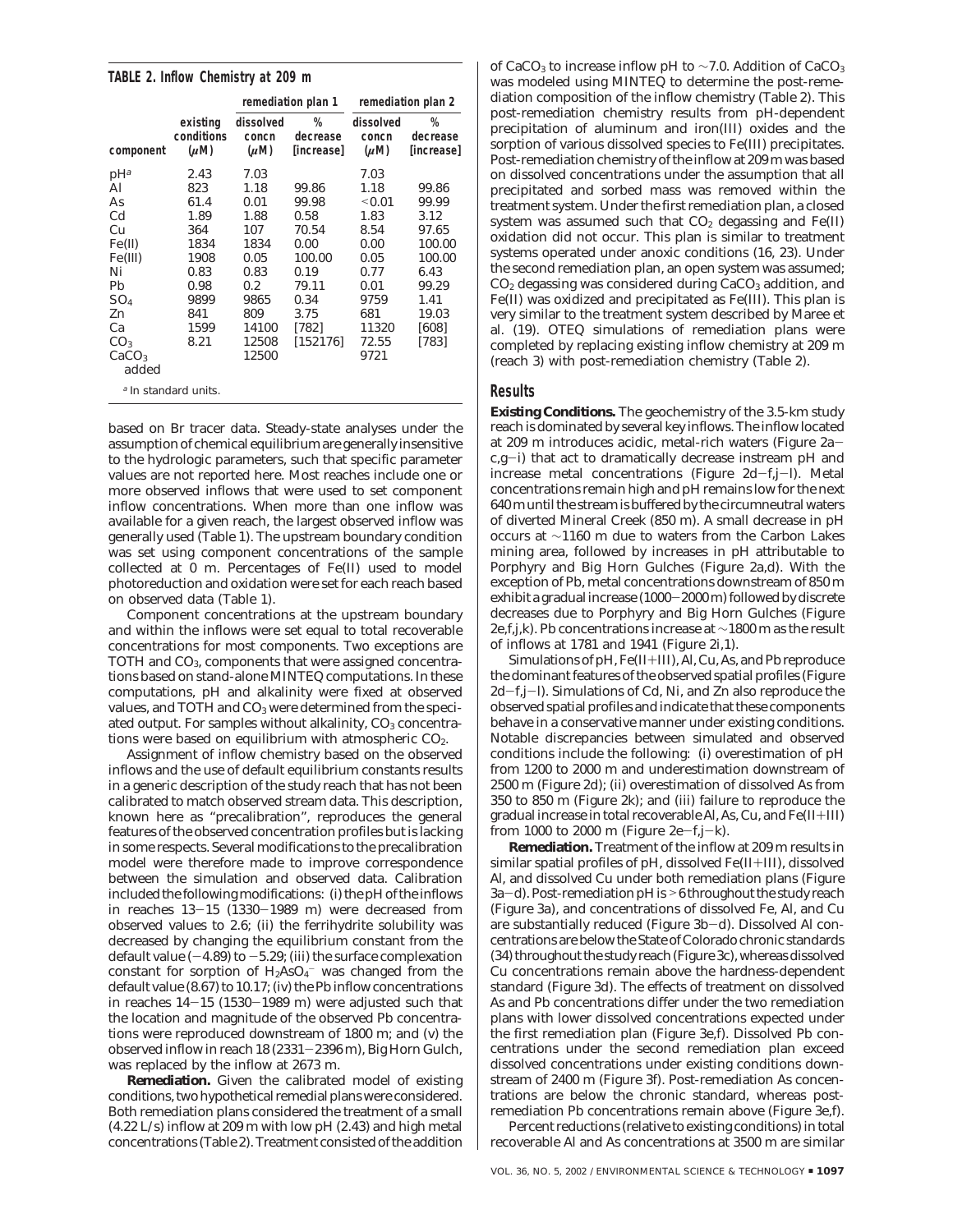

**FIGURE 3. Simulated dissolved concentrations for existing conditions (solid line), remediation plan 1 (dashed line), and remediation plan 2 (dotted line). State of Colorado standards for chronic conditions are also shown (dash**-**dotted line).**

under both remediation plans (Table 3). Reductions in total recoverable Cd, Cu, Fe(II+III), Ni, Pb, and Zn are higher under the second remediation plan than under the first. Percent reductions in dissolved Al, Cd, Cu, Fe(II+III), Ni, Zn, and H<sup>+</sup> are also higher under the second remediation plan (Table 3). In contrast, reductions in dissolved As and Pb are higher under the first remediation plan.

# **Discussion**

**Existing Conditions.** Detailed characterization of existing conditions in the 3.5-km study reach was made possible by the combined tracer-dilution and synoptic sampling approach. This approach has the advantage of providing estimates of both streamflow and instream chemistry. Estimates of streamflow at 38 stream sites were calculated using sampled Br concentrations and the tracer-dilution method. Similar estimates of streamflow using conventional stream gaging techniques (*35*) would be difficult to obtain during the 6.3-h synoptic sampling period due to personnel requirements and problems associated with current meter measurements in shallow cobble-bed streams. Further, detailed sampling of observed inflows provides the data needed to reproduce in-stream metal concentrations. Component inflow concentrations for each reach were based on observed concentrations (Figure  $2a-c, g-i$ ; Table 1), and this assignment of inflow chemistry resulted in a good reproduction of observed stream data. One exception is the assignment of inflow concentrations for Pb, where Pb concentrations in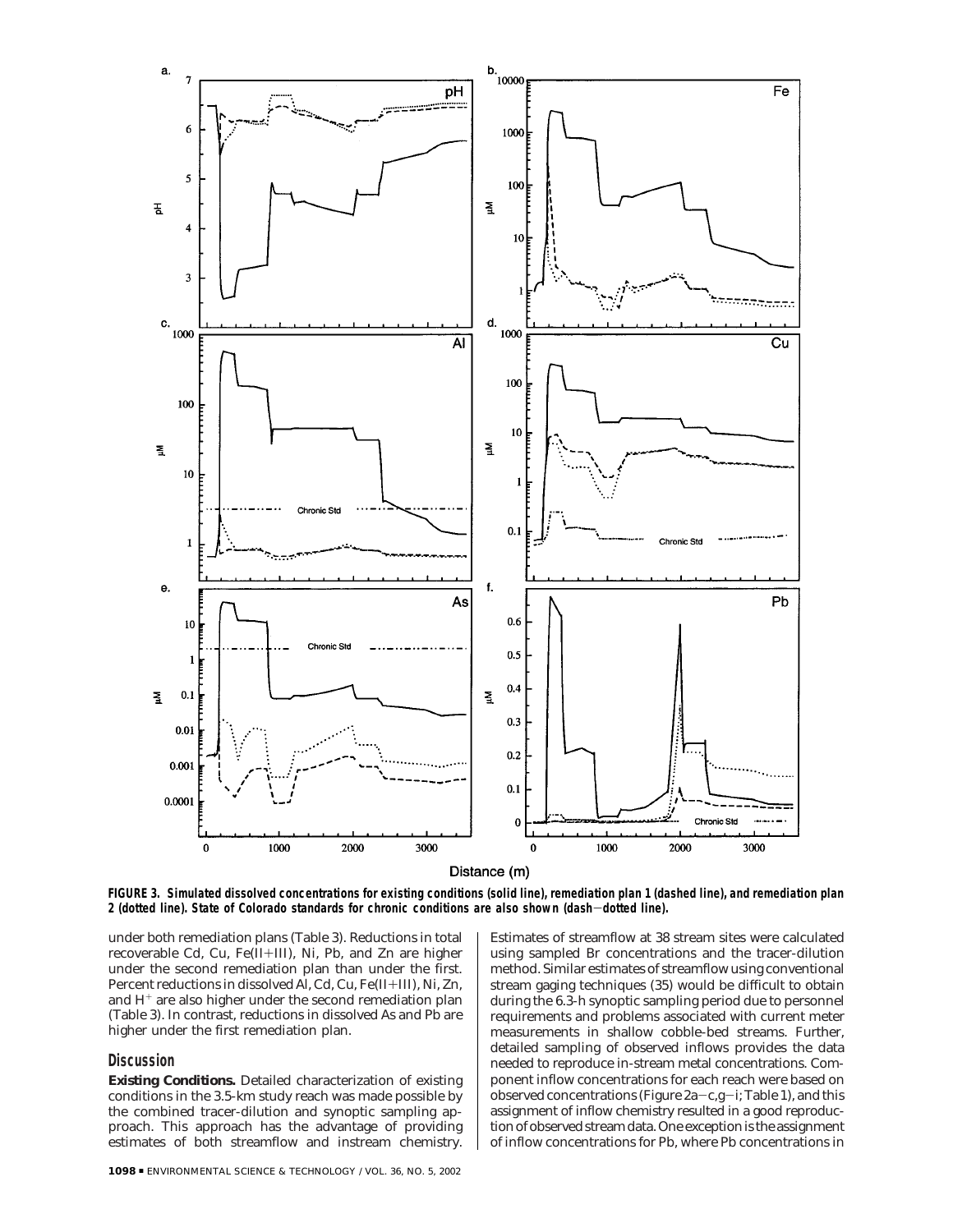### **TABLE 3. Percent Decrease [Increase] in Stream Concentrations at 3500 m**

|                  | remediation plan 1 |                     | remediation plan 2 |                     |  |
|------------------|--------------------|---------------------|--------------------|---------------------|--|
| component        | total<br>$(\%)$    | dissolved<br>$(\%)$ | total<br>$(\%)$    | dissolved<br>$(\%)$ |  |
| $pH$ (as $H^+$ ) |                    | 79.14               |                    | 82.62               |  |
| ΑI               | 62.89              | 50.90               | 62.89              | 52.82               |  |
| As               | 84.85              | 98.38               | 84.86              | 95.45               |  |
| Cd               | 0.29               | 0.35                | 1.53               | 1.53                |  |
| Сu               | 48.06              | 69.65               | 66.53              | 70.35               |  |
| $Fe (II + III)$  | 39.97              | 78.56               | 78.38              | 82.09               |  |
| Ni               | 0.07               | 0.16                | 2.34               | 2.35                |  |
| Pb               | 4.23               | 18.39               | 5.31               | [152.28]            |  |
| Zn               | 2.05               | 2.49                | 10.4               | 10.44               |  |

inflows at 1781 and 1941 m did not appear to be representative of Pb loading in reaches 14 and 15 (1530-1989 m; Figure 2i,l). Reassignment of Pb inflow concentrations was therefore necessary during the calibration process.

Precalibration results for the remaining metals were remarkably good considering the use of observed inflow data and default equilibrium constants. Simulation results for Al, As, Cu, and Fe(II+III) based on precalibration are generally similar to the calibrated results shown in Figure 2 at the scale presented. Closer examination of dissolved Fe(II+III) and As concentrations illustrates the need for calibration (Figure 2e,k insets). Better reproduction of dissolved Fe(II+III) concentrations was achieved by lowering the inflow pH in reaches 13-15 (1330-1989 m) and by decreasing ferrihydrite solubility (Figure 2e inset). The pH value used for reaches  $13-15$  (2.6) is similar to that of observed inflows in the upper part of the study reach (121, 209, and 297 m; Figure 2a). Although the calibrated solubility product  $(-5.29)$  differs from that used in previous model applications (*11*, *12*; ranging from  $-2.85$  to  $-3.65$ ), it is well within the reported range (*36*).

Reproduction of dissolved As concentrations was achieved by altering the surface complexation constant for  $H_2AsO_4$ (Figure 2k inset); the value used is within the 99% confidence level reported by Dzombak and Morel (*31*) and is not surprising given the limited data on anion sorption to iron- (III) oxides (ref *31*, p 193). Despite this calibration, dissolved As concentrations from 350 to 850 m are not reproduced due to a lack of sorption sites (Fe(III) precipitates, Figure 2e). A final step in the calibration process was to replace the sampled inflow (Big Horn Gulch) in reach 18 (2331-2396 m) with the inflow at 2673 m to increase simulated pH downstream of 2330 m (Figure 2a,d). The need for this replacement suggests that the Big Horn Gulch sample was not representative of waters entering reach 18. The replacement inflow (2673 m) enters Mineral Creek from the same side of the stream as Big Horn Gulch and may be similar to subsurface waters entering reach 18 near the mouth of Big Horn Gulch. Further attempts to increase simulated pH downstream of 2330 m were not made so that simulations of remedial conditions would error on the conservative side; i.e., underestimation of pH results in underestimation of removal by sorption and prevents overly optimistic simulations of post-remediation water quality.

Final calibration results reproduce the general features of the observed spatial profiles in pH and metal concentration (Figure  $2d-f$ ,j-l), as well as several subtle features of the observed data. These subtle features include the sorption of Cu (Figure 2j inset) and the precipitation of Al (Figure 2f), two processes that become significant as inflows entering near Big Horn Gulch increase instream pH. Simulation of both processes was based on default equilibrium constants and did not require calibration. One feature of the observed data that is not reproduced by the simulations is the gradual increase in total recoverable Al, As, Cu, and Fe(II+III) from 1000 to 2000 m (Figure 2e,f,j-k). This section of Mineral Creek includes an abandoned mine dump upstream of Porphyry Gulch (Figure 1) and an acid-sulfate alteration zone. The failure of the simulations to reproduce this gradual increase suggests that unsampled inflows with high metal concentrations are entering the stream in reaches  $11-15$ (1194-1989 m). These high metal concentrations are consistent with the low-pH inflows used in reaches 13-15 (1330- 1989 m) during model calibration. Adjustment of the inflow concentrations in reaches  $11-15$  was not included in the calibration process however (Table 1). A further complication is the uncertainty in streamflow estimates for reaches 13-<sup>15</sup> due to the observed increase in Br concentrations. Additional study of this general area including sampling of subsurface flows may be warranted if actual remediation takes place.

**Remediation.** Simulation results indicate that both remediation plans would be expected to increase instream pH and decrease total recoverable metal concentrations along the 3.5-km study reach (Figure 3, Table 3). This analysis assumes negligible settling of freshly precipitated colloidal materials (precipitates and sorbed species) due to the rapidly flowing waters of Mineral Creek. Increased removal of total recoverable metals could likely be obtained by the construction of impoundments that increase the residence time for the aggregation and settling of colloidal material. With respect to dissolved concentrations, both plans result in concentrations that are either above (Cu, Pb) or below (Al, As) the State of Colorado chronic standards (Figure 3).

Although post-remediation conditions are generally similar under both remediation plans, some differences between the two plans are evident. The second remediation plan that includes the in-treatment oxidation of Fe(II) appears to be superior due to a higher removal of total recoverable metal concentrations and a lower CaCO<sub>3</sub> addition rate (Table 3). In addition, the second plan results in a higher reduction in dissolved concentrations for most metals (Al, Cd, Cu, Fe-  $(II+III)$ , Ni, Zn, and H<sup>+</sup>, Table 3). These higher removal percentages for total recoverable and dissolved concentrations are attributable to the oxidation of Fe(II) within the treatment system. This oxidation results in an increase in the amount of Fe(III) precipitation and a corresponding increase in the removal of other metals within the treatment system due to sorption.

In contrast, the first remediation plan is superior for the case of dissolved As and Pb (Table 3). This case arises due to different assumptions regarding Fe(II) in the two remediation plans. The first remediation plan represents a closed system in which the Fe(II) concentration in the 209 m inflow is unchanged by treatment (Table 2). Fe(II) is oxidized and precipitated as Fe(III) upon entering the stream subject to the specified Fe(II) percentages used to model photoreduction and oxidation (Table 1). Precipitated Fe(III) is therefore present in the water column downstream of the treatment system and is available for sorption of metals entering further downstream. The second remediation plan assumes complete oxidation of Fe(II) within the treatment system, resulting in a limited number of sorption sites within the water column downstream. The effect is especially striking for dissolved Pb due to sources below 1530 m. The lack of precipitated Fe(III) under the second remediation plan results in an increase in dissolved Pb over existing conditions. This comparison of remediation plans illustrates the importance of colloidal Fe(III) in sorbing metals as noted by Paulson and Balistrieri (*37*), a factor that should be considered in treatment system design. For the present case, the effects of the two remediation plans on dissolved Pb may be less important downstream of the study reach, where other sources of Fe provide additional sorptive capacity.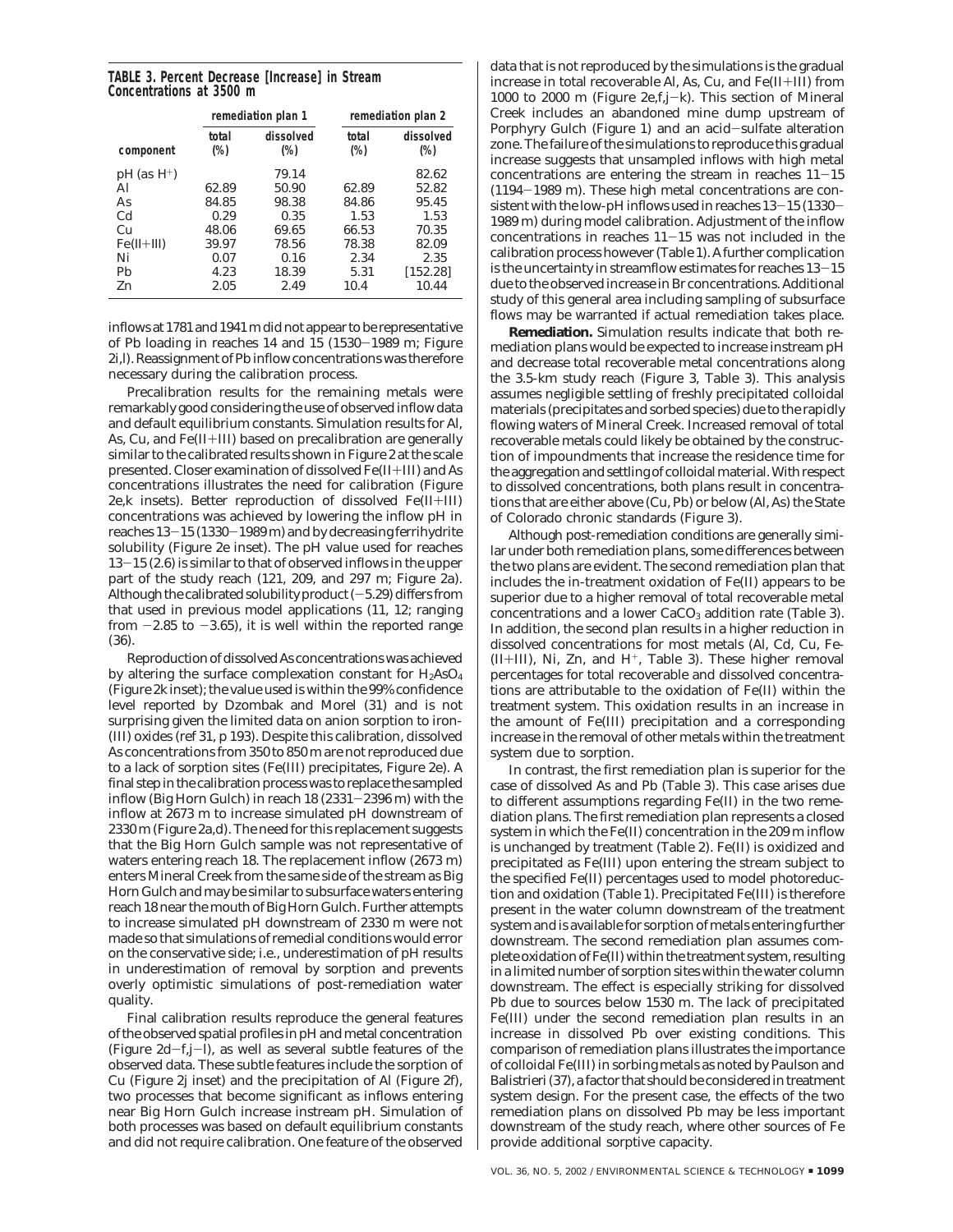**Reactive Transport Modeling.** Although the hypothetical remediation plans presented above are gross simplifications of complex treatment systems, the modeling analysis demonstrates the utility of reactive transport modeling to estimate post-remediation water quality. Consideration of more complex treatment systems and treatment plans involving multiple inflows is easily accomplished within the framework of the reactive transport model. The process-based approach implemented within OTEQ has two advantages when considering the effects of acid mine drainage and treatment plant design. First, use of a chemical equilibrium submodel allows for the consideration of the solute (component) interaction that occurs in aquatic systems. In particular, interactions between pH and metal oxide precipitation are explicitly considered (*11*, *12*). Furthermore, the sorption process is directly tied to the precipitation of iron(III) oxides, as sorbent mass is based on the concentration of Fe(III) precipitates (*10*). Use of the simulated Fe(III) precipitate concentration eliminates the need to specify sorbent mass, thereby simplifying the calibration process. Second, the processbased approach is transferable; mass action equations within the equilibrium submodel are valid over a range of pH such that the model is applicable to both pre- and post-remediation conditions. Most models based on first-order rate constants do not share this characteristic; rate constants developed under existing conditions may not be appropriate for the elevated pH conditions and decreased metal concentrations associated with remediation.

Although the approach presented here is a promising tool for analysis of treatment options, several limitations should be kept in mind. First, the analysis relies on field data that provide an accurate and detailed description of streamflow, inflow chemistry, and in-stream water quality. Implementation of the tracer-dilution method and detailed spatial sampling requires a considerable investment in personnel, equipment, and laboratory analysis. Simulation efforts based on limited data may be fraught with uncertainty and of little use for treatment plant design. Second, sampled inflow chemistry within the 3.5-km study reach is generally representative of the inflow loading that actually occurs. This fortuitous situation is often not the case in the acid mine drainage streams studied by the authors. The inflows most frequently sampled are surface inflows (springs and tributaries) that may not necessarily represent average inflow chemistry for a given reach. This situation requires expert judgment or sampling of subsurface flows to determine the groundwater contribution. Inflow assignment based on expert judgment is complicated by the fact that inflow concentrations of reactive solutes may not be determined from simple mass balance, while sampling of subsurface flows may increase study costs. Third, the subject study was conducted in the early fall and is thought to be representative of low-flow conditions. Additional studies under other flow regimes (e.g., high flow) may be necessary to bracket the behavior of the geochemical system. Fourth, although the approach is more transferable than the rate-constant approach, differences between existing and post-remediation chemistry complicate model application. For example, Bigham et al. (*38*) describe the dependence of iron(III) oxide precipitation on ambient pH. Solid phases formed at low pH (e.g., existing conditions) may differ from phases forming at higher pH (post-remediation), such that the calibrated model may not be representative of post-remediation conditions. The sorptive properties of the solid phases may also differ; sorption onto iron(III) oxides explained the behavior of As, Cu, and Pb for the pH regime considered here, whereas sorption onto aluminum and manganese oxides may play a role at post-remediation pH. Furthermore, some metals may not be subject to sorption reactions under existing conditions (e.g., Zn in the work presented here) but are likely to sorb

at the higher pH levels associated with remediation. This situation prevents calibration of sorption parameters as illustrated here for As. Despite these caveats, the model's ability to simulate pH, metal oxide precipitation-dissolution, and pH-dependent sorption provides a means of evaluating the complex interactions that are likely to occur in acid mine drainage streams subject to remediation.

### **Acknowledgments**

Funding for this work was provided by the U.S. Geological Survey's Toxic Substances Hydrology Program. Field and laboratory assistance was provided by Larry Schemel, Marisa Cox, Linda Gerner, Suzanne Paschke, Phil Verplanck, Katie Walton-Day, Jon Evans, Ken Leib, Douglas Burkhardt, Bruce Stover, Anna Day, and Brad Smith. Figure 1 was created using a base map provided by Carl Rich and Richard Pelltier. The authors appreciate the helpful comments provided by Bob Broshears and Chuck Cravotta.

#### **Supporting Information Available**

Chemical data from the stream and inflow samples. This material is available free of charge via the Internet at http:// pubs.acs.org.

### **Literature Cited**

- (1) Bencala, K. E.; Walters, R. A. *Water Resour. Res.* **<sup>1983</sup>**, *<sup>19</sup>*, 718- 724.
- (2) Bencala, K. E. *Water Resour. Res.* **<sup>1983</sup>**, *<sup>19</sup>*, 732-738.
- (3) Kuwabara, J. S.; LeLand, H. V.; Bencala, K. E. *J. Environ. Eng.* **<sup>1984</sup>**, *<sup>110</sup>*, 646-655. (4) Kimball, B. A.; Broshears, R. E.; Bencala, K. E.; McKnight, D. M.
- *Environ. Sci. Technol.* **<sup>1994</sup>**, *<sup>28</sup>*, 2065-2073.
- (5) Choi, J.; Hulseapple, S. M.; Conklin, M. H.; Harvey, J. W. *J. Hydrology* **<sup>1998</sup>**, *<sup>209</sup>*, 297-310.
- (6) Harvey, J. W.; Fuller, C. C. *Water Resour. Res.* **<sup>1998</sup>**, *<sup>34</sup>*, 623-636. (7) Runkel, R. L. *Water Resour. Invest.* (*U.S. Geol. Surv.*) **1998**, *No.*
- 98-*4018*, 73 (http://co.water.usgs.gov/otis). (8) Worman, A.; Forsman, J.; Johansson, H. *J. Environ. Eng.* **1998**,
- *<sup>124</sup>*, 122-130. (9) Runkel, R. L.; Bencala, K. E.; Broshears, R. E.; Chapra, S. C. *Water Resour. Res.* **<sup>1996</sup>**, *<sup>32</sup>*, 409-418.
- (10) Runkel, R. L.; Kimball, B. A.; McKnight, D. M.; Bencala, K. E. *Water Resour. Res.* **<sup>1999</sup>**, *<sup>35</sup>*, 3829-3840.
- (11) Broshears, R. E.; Runkel, R. L.; Kimball, B. A.; McKnight, D. M.; Bencala, K. E. *Environ. Sci. Technol.* **<sup>1996</sup>**, *<sup>30</sup>*, 3016-3024.
- (12) Runkel, R. L.; McKnight, D. M.; Bencala, K. E.; Chapra, S. C.
- *Water Resour. Res.* **<sup>1996</sup>**, *<sup>32</sup>*, 419-430. (13) Achterberg, E. P.; Braungardt, C.; Morley, N. H.; Elbaz-Poulichet, F.; Leblanc, M. *Water Res.* **<sup>1999</sup>**, *<sup>33</sup>*, 3387-3394.
- (14) Benner, S. G.; Blowes, D. W.; Gould, W. D.; Herbert, R. B.; Ptacek, <sup>C</sup>*.* J. *Environ. Sci. Technol.* **<sup>1999</sup>**, *<sup>33</sup>*, 2793-2799.
- (15) Cravotta, C. A.; Trahan, M. K. *Appl. Geochem.* **<sup>1999</sup>**, *<sup>14</sup>*, 581- 606.
- (16) Drury, W. J. *Water Environ. Res.* **<sup>1999</sup>**, *<sup>71</sup>*, 1244-1250.
- (17) Erten-Unal, M.; Wixson, B. G. *Water Air Soil Pollut.* **1999**, *116*,
- <sup>501</sup>-522. (18) Hamilton, Q. U. I.; Lamb, H. M.; Hallett, C.; Proctor, J. A. *J. CIWEM* **<sup>1999</sup>**, *<sup>13</sup>*, 93-103.
- (19) Maree, J. P.; Strydom, W. F.; de Beer, M. *Water Sci. Technol.* **<sup>1999</sup>**, *<sup>39</sup>*, 231-238.
- (20) Shokes, T. E.; Moller, G. *Environ. Sci. Technol.* **<sup>1999</sup>**, *<sup>33</sup>*, 282- 287.
- (21) Chang, I. S.; Shin, P. K.; Kim, B. H. *Water Res.* **<sup>2000</sup>**, *<sup>34</sup>*, 1269- 1277.
- (22) McKinnon, W.; Choung, J. W.; Xu, Z.; Finch, J. A. *Environ. Sci. Technol.* **<sup>2000</sup>**, *<sup>34</sup>*, 2576-2581.
- (23) Nuttall, C. A.; Younger, P. L. *Water Res.* **<sup>2000</sup>**, *<sup>34</sup>*, 1262-1268.
- (24) Kimball, B. A.; Bencala, K. E.; Besser, J. M. *Water Resour. Invest.*
- (*U*.*S*. *Geol*. *Surv*.) **<sup>1999</sup>**, *No.* 99-*4018A*, 3-7. (25) Bencala, K. E.; McKnight, D. M. In *Chemical Quality of Water and the Hydrologic Cycle*; Averett, R. C., McKnight, D. M., Eds.; Lewis Publishers: Ann Arbor, MI, 1987; pp 255-269.
- (26) Kimball, B. A.; Runkel, R. L.; Walton-Day, K.; Bencala, K. E. *Appl. Geochem.* (in press).
- (27) Kilpatrick, F. A.; Cobb, E. D. *Techniques of Water-Resources Investigations* (*U.S. Geological Survey*) Book 3, Chapter A16; U.S. Geological Survey: Reston, VA, DC, 1985; p 52.